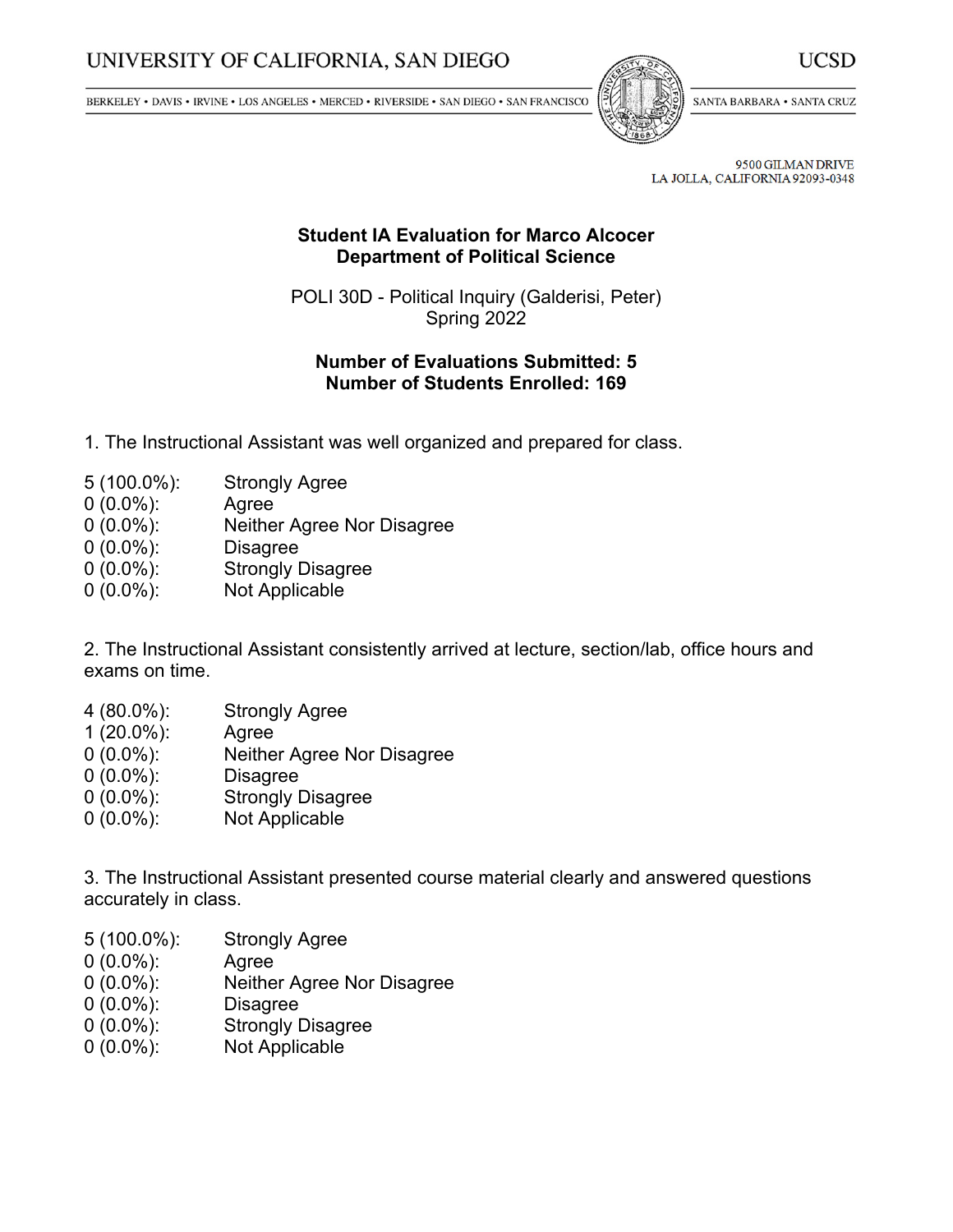- 4. The Instructional Assistant helped develop my thinking skills on the subject.
- 4 (80.0%): Strongly Agree
- 1 (20.0%): Agree
- 0 (0.0%): Neither Agree Nor Disagree
- 0 (0.0%): Disagree
- 0 (0.0%): Strongly Disagree
- 0 (0.0%): Not Applicable

5. Feedback from the Instructional Assistant on assignments, exams and/or papers was helpful and constructive.

- 5 (100.0%): Strongly Agree
- 0 (0.0%): Agree
- 0 (0.0%): Neither Agree Nor Disagree
- 0 (0.0%): Disagree
- 0 (0.0%): Strongly Disagree
- 0 (0.0%): Not Applicable

6. The Instructional Assistant's explanations were appropriate, being neither too complicated nor too simple.

- 5 (100.0%): Strongly Agree 0 (0.0%): Agree 0 (0.0%): Neither Agree Nor Disagree 0 (0.0%): Disagree 0 (0.0%): Strongly Disagree
- 0 (0.0%): Not Applicable

7. The Instructional Assistant answered questions clearly and effectively, helping students to make connections among the course readings, assignments, and lectures.

- 5 (100.0%): Strongly Agree 0 (0.0%): Agree 0 (0.0%): Neither Agree Nor Disagree 0 (0.0%): Disagree
- 0 (0.0%): Strongly Disagree
- 0 (0.0%): Not Applicable

8. The Instructional Assistant was genuinely interested in and enthusiastic about teaching.

- 5 (100.0%): Strongly Agree
- 0 (0.0%): Agree
- 0 (0.0%): Neither Agree Nor Disagree
- 0 (0.0%): Disagree
- 0 (0.0%): Strongly Disagree
- 0 (0.0%): Not Applicable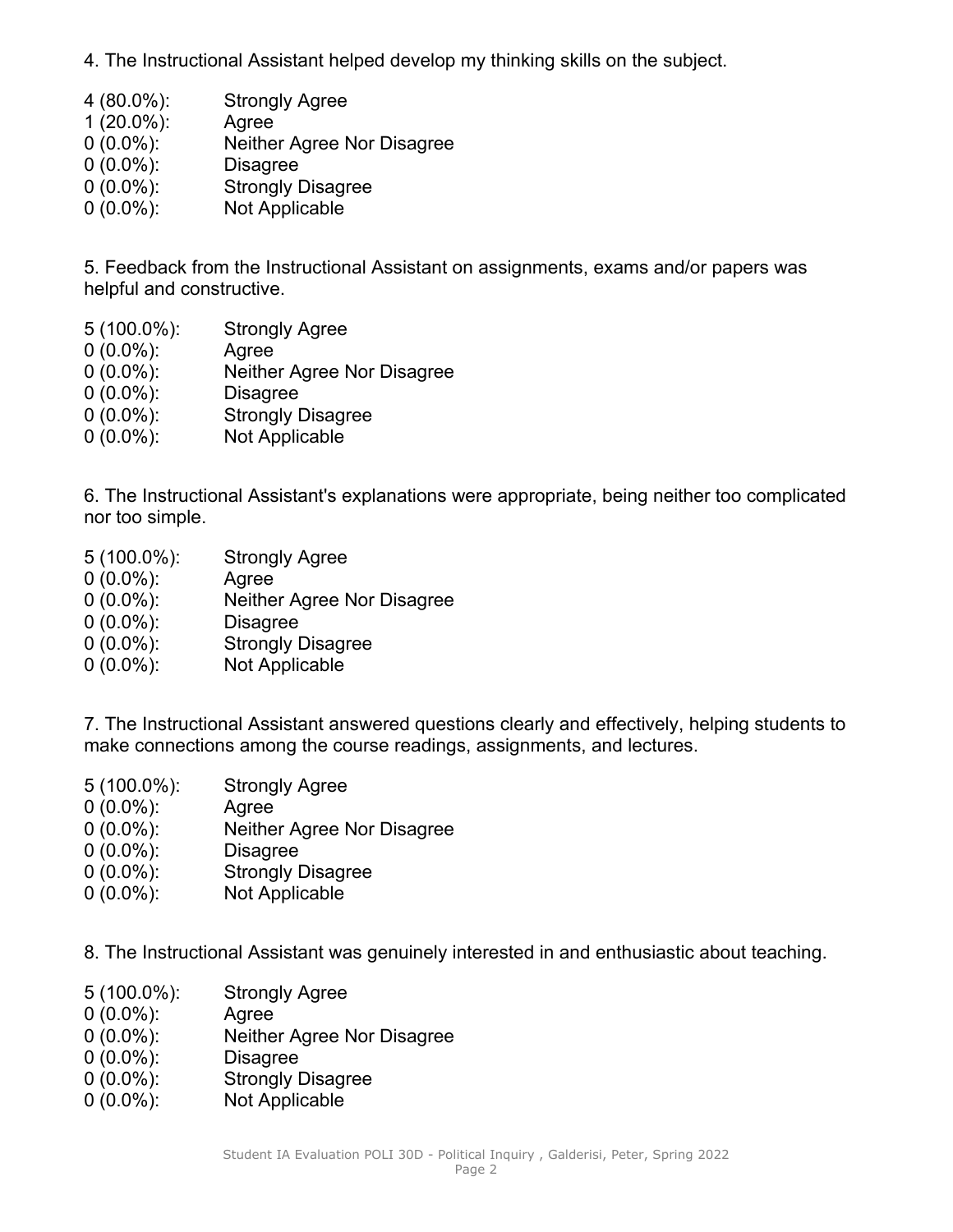9. The Instructional Assistant was accessible to students outside of class (office hours, email, etc.).

 (100.0%): Strongly Agree (0.0%): Agree (0.0%): Neither Agree Nor Disagree (0.0%): Disagree (0.0%): Strongly Disagree (0.0%): Not Applicable

10. The Instructional Assistant effectively connected the section/lab exercises with the material covered in lecture.

- 4 (80.0%): Strongly Agree
- 1 (20.0%): Agree
- 0 (0.0%): Neither Agree Nor Disagree
- 0 (0.0%): Disagree
- 0 (0.0%): Strongly Disagree
- 0 (0.0%): Not Applicable

11. In terms of communication skills, did the Instructional Assistant demonstrate any of the following? (check all that apply)

- 4 (100.0%): No issues
- 0 (0.0%): Too quiet
- $0(0.0\%)$ :
- 0 (0.0%): Too fast
- 0 (0.0%): Too slow
- 0 (0.0%): Poor grammar and/or English language skills
- 0 (0.0%): Used filler words such as "um"
- 0 (0.0%): Other (please describe)
- 12. I would recommend this Instructional Assistant to other students.
- 5 (100.0%): Strongly Agree
- 0 (0.0%): Agree
- 0 (0.0%): Neither Agree Nor Disagree
- 0 (0.0%): Disagree
- 0 (0.0%): Strongly Disagree